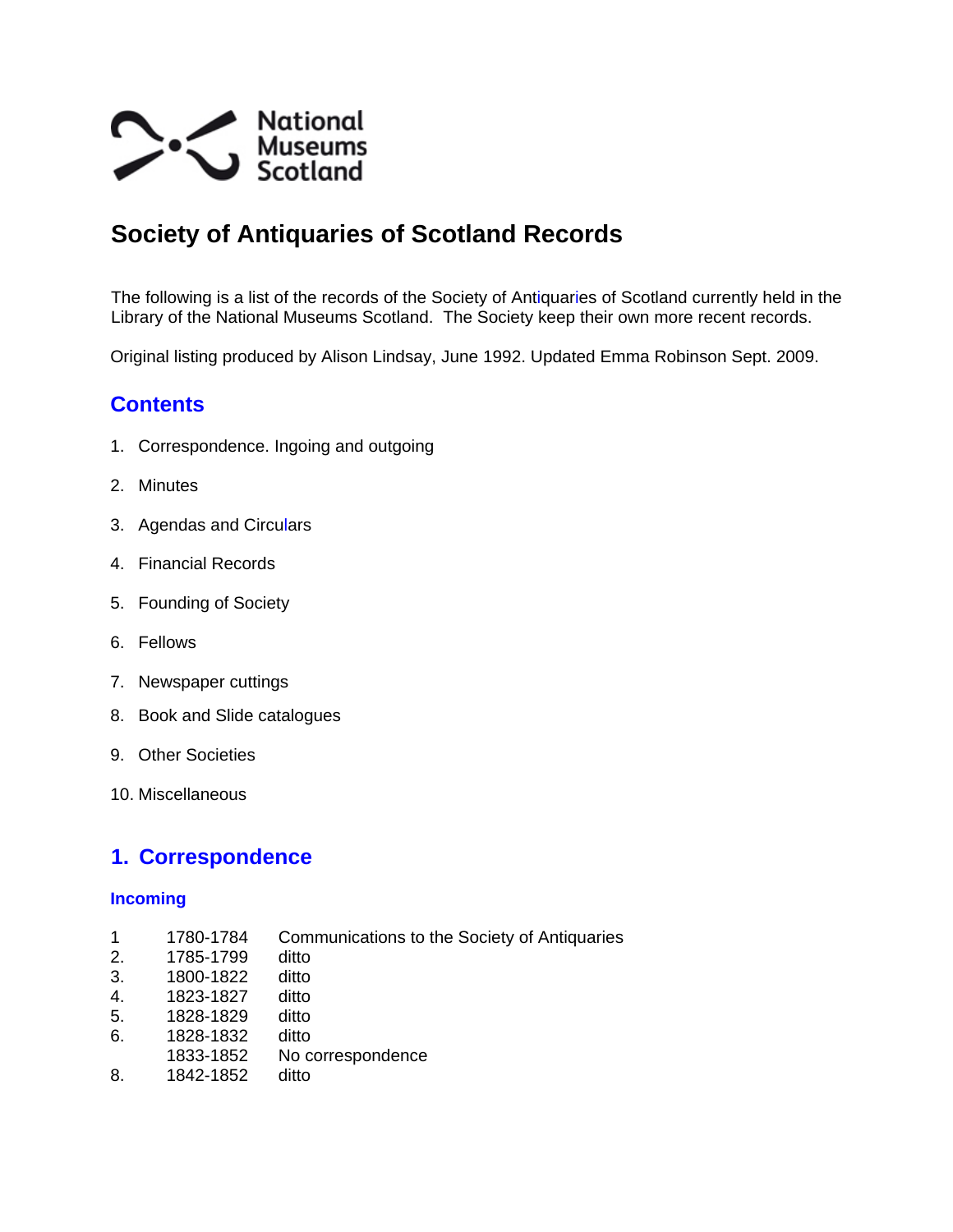1853–1855 Incoming letters

- 1. 1780-1781 "Letters relative to the Society of Antiquaries of Scotland". Bound up. Includes letters received and some copies of letters sent out by Society. Paper has been conserved, and letters microfilmed (NLS).
- 2 1781-1782 ditto

Also envelope containing photographs of original bindings of correspondence books 1 and 2 (Now detached and on loan to the National Library) Nov 1982.

| 1785-1825 | ditto |
|-----------|-------|
| 1826-1828 | ditto |
| 1829-1831 | ditto |
| 1831-1834 | ditto |
| 1835-1843 | ditto |
| 1844-1852 | ditto |
|           |       |

#### **Outgoing**

| 1907-1913 | Secretary's wet-copy letterbook |  |
|-----------|---------------------------------|--|
|           |                                 |  |

### **2. Minutes**

1780-1784 1784-1805 1805-1827 1827-1840 1840-1853 1853-1868 1868-1880 1880-1887 1887-1896 1896-1901 1901-1913 1913-1918 (with separate index) 1918-1925 (with separate index) 1926-1934 (with separate index) 1934-1946 (with separate index) 1946-1956 (with separate index)

#### **Council Minutes**

1956-1965 1965-1974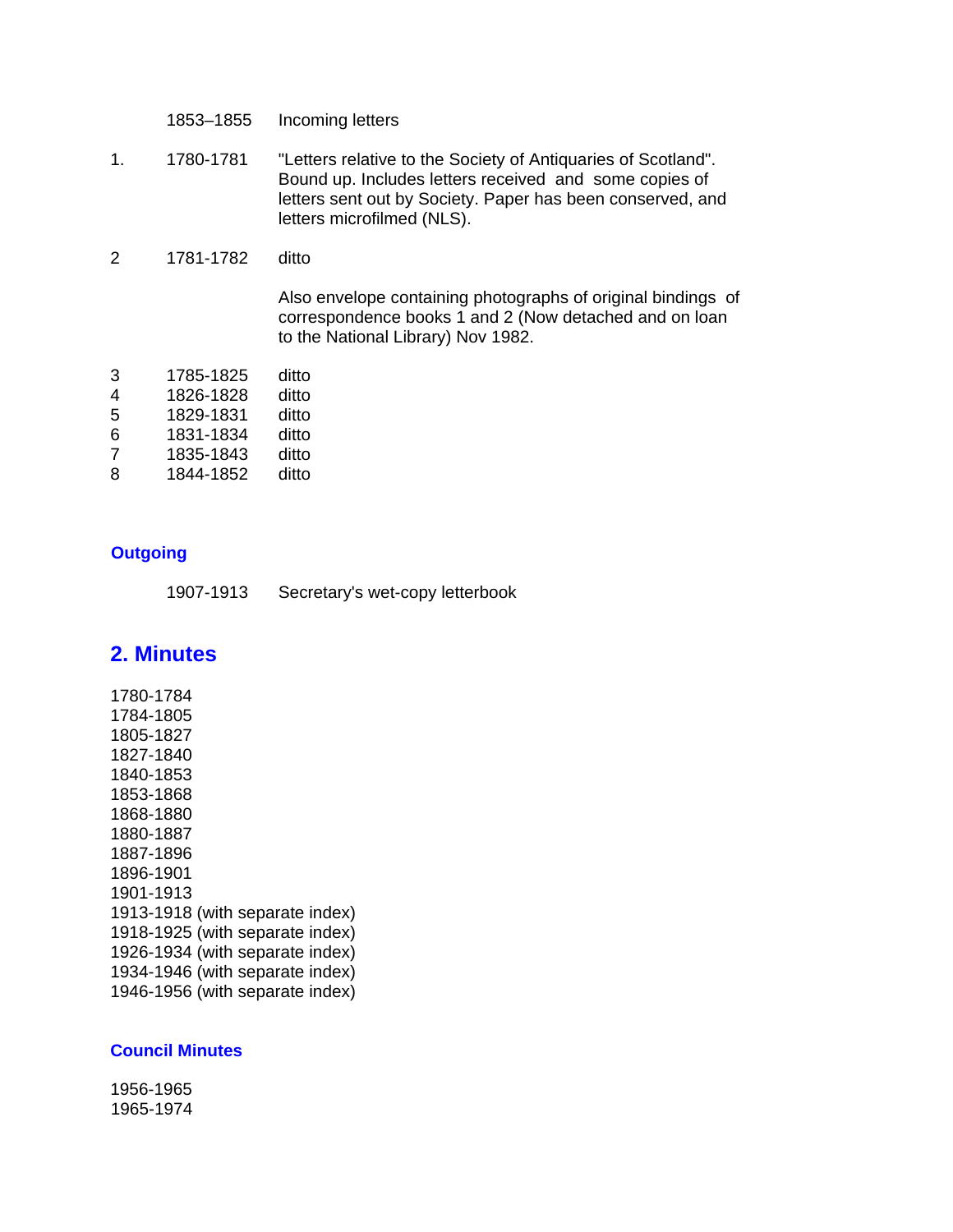#### **Other Records**

| 1822-1827 | Notes for the preparation of Minutes  |
|-----------|---------------------------------------|
| 1827-1837 | Scroll book of the Minutes of the     |
|           | Society (seem to be again rough notes |
|           | for the minutes)                      |

## **3. Agendas and Circulars**

#### **Agendas for Council and Committees**

1881-1883 1883-1887 1887-1890 1890-1893 1893-1898 1899-1903 1903-1908 1909-1919 1920-1931 1931-1951

#### **Circulars and Billets of Meetings**

- 1824-1826 Including one from 1781
- 1824-1831 Including Rhind lectures
- 1848-1856 Including Rhind lectures
- 1857-1871 Including Rhind lectures
- 1871-1884 Including Rhind lectures
- 1884-1892 Including Rhind lectures
- 1867-1892 Billets of Meetings of Society.Included at start is a letter addressed to the Schoolmasters of Scotland, recommending the Society to their notice.
- 1892-1911 Billets of Meetings and accounts
- 1912-1923 ditto: and Rhind Lecture Syllabi
- 1923-1933 ditto
- 
- 1933-1943 ditto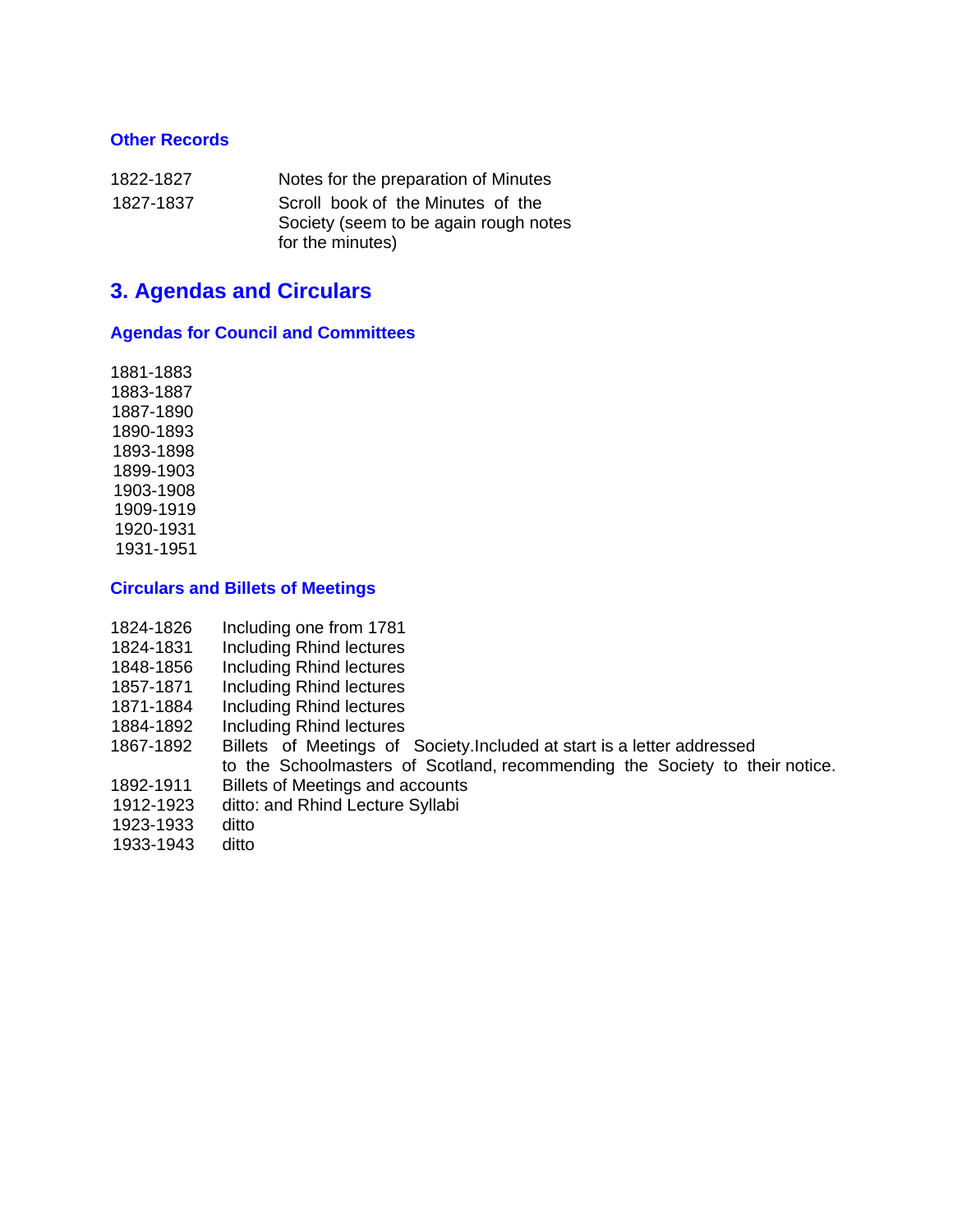# **4. Financial Records**

### **Accounts**

| Account book of Rhind Fund                          |
|-----------------------------------------------------|
| Accounts (several different funds, nos 2,3,4,5,7,8) |
| Treasury grant accounts (box file) 5                |
| Accounts for sales of publications                  |
|                                                     |

#### **Cash Books**

| 1813-1826 | Cash book (separate account for 1829 on loose sheet inside) |
|-----------|-------------------------------------------------------------|
| 1927-1932 |                                                             |
| 1922-1927 |                                                             |
| 1932-1936 |                                                             |
| 1941-1947 |                                                             |
| 1947-1957 |                                                             |
| 1957-1964 |                                                             |
| 1951-1966 | Cash book - various funds                                   |
| 1853-1854 | Cash book, for conversaziones and excursions                |

#### **Treasurer's Records**

| 1845-1867 | Treasurer's book |
|-----------|------------------|
|           |                  |

- 1868-1880 Treasurer's book
- 1920-1959 Treasurer's book
- 1828-1839 Treasurer's letter book

### **Subscriptions**

1814-1820 1825-1826 1825-1834 1834-1836 1850-1859 1860-1870 (called Treasurer's index)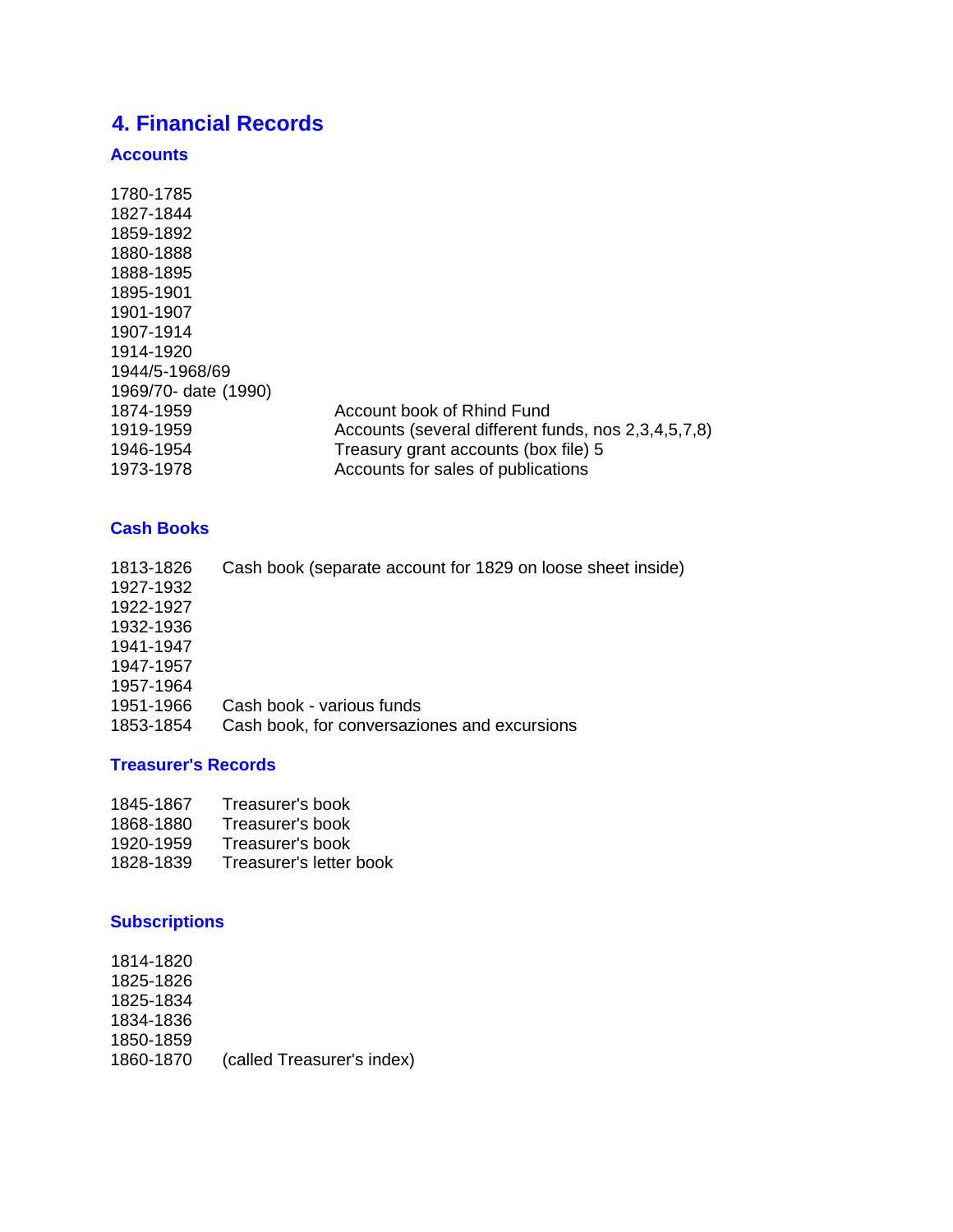# **5. Founding of Society**

- 1780 Discourse delivered by Rt. Hon. Earl of Buchan at meeting to promote a society of antiquarian interests in Scotland.
- 1780 Statutes of Society and list of members
- 1778-1787 "Papers relating to the Society of Antiquaries of Scotland". Bound up circulars and correspondence relating to the founding of the society.

## **6. Fellows**

#### **Recommendations of Fellows**

- 1815-1828 Ms. and printed forms of recommendation. Printied forms include ms. name of "A Gentleman well skilled in many branches of polite learning" and desire their admission as Ordinary, Fellow or Corresponding members of the Society. Signed by 3 or 4 members of the society, dated and later inscribed with the date of admission
- 1828-1850 Ditto, printed forms

# **7. Newspaper cuttings**

| 1913-1933 | General                                  |
|-----------|------------------------------------------|
| 1933-1953 | ditto                                    |
| 1953-1968 | ditto                                    |
| 1968-1981 | ditto                                    |
| 1970-1975 | Supplementary                            |
| 1968-1973 | Index to archaeology scrapbook           |
| 1908-1943 | Concerning meetings and Fellows deceased |

# **8. Book and Slide Catalogues**

#### **Books**

| Nd        | "Catalogue of ross."                                         |
|-----------|--------------------------------------------------------------|
| Nd.       | "Scroll catalogue of mss."                                   |
| Nd        | Ms. indexed catalogue of books in the library of the society |
| 1849-1869 | Library books borrowed noted under name of Fellow            |

#### **Slides**

| Nd | "Guide to slide collection"                                                    |
|----|--------------------------------------------------------------------------------|
| Nd | "Duplicate lantern slide list (two copies)"                                    |
| Nd | "Duplicate list of lantern slides: Antonine Wall, Newstead, Rhind Lectures (A. |
|    | 0. Curie), Bar Hill, Misc., Sculptured Stones, Traprain Tr."                   |
| Nd | "List of lantern slides used in communications to the Soc. Ant. Scot."         |